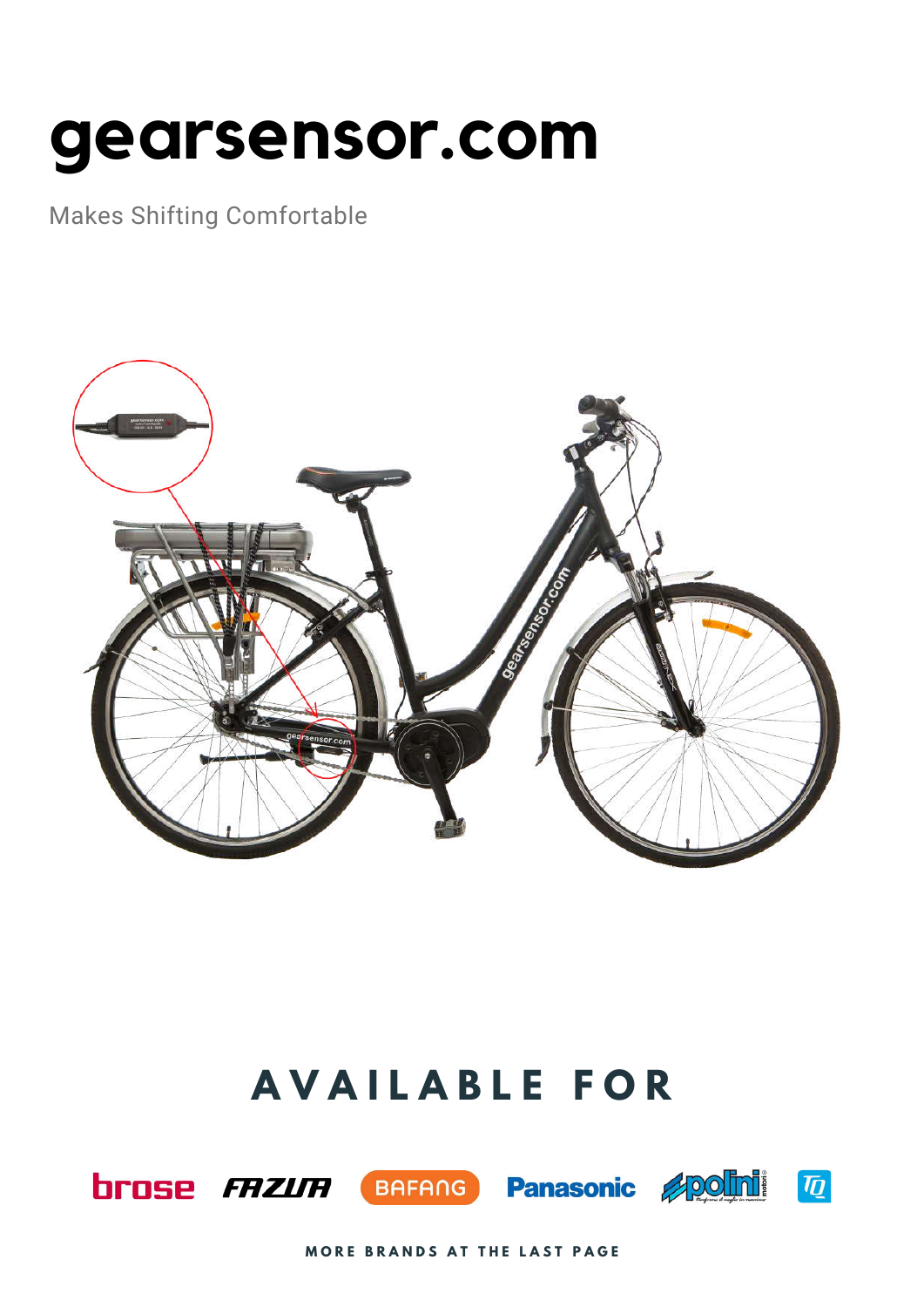

### **Perfect shifting from the Czech Republic**

We believe that every user of the electric bicycle powered by the mid drive unit should have as comfort ride as possible. Therefore we developed a product called gearsensor.com in the beginning of 2013.

This device is the only one of its kind in the world and provides a perfect shifting for compatible mid drive units.

**The gearsensor.com is completely developed and made in the Czech Republic.**

#### **Advantages of the gearsensor.com**

- Solves problems of a mechanical shifting related to a mid drive unit (\*gearsensor.com works similar as a clutch in the car. When the user starts with a shifting, the motor power is cutted off or reduced for a necessary period of time which is required for a smooth shifting).
- Provides perfect shifting in any situation (for all standard rear/front derailleurs and internal gear hubs).
- Prolongs lifetime of the whole shifting system.
- Removes loud sounds and decreases chance to break a chain during the shifting.
- Provides easy shifting as on a normal bicycle.

### **Highly recommended for rear derailleurs and internal gear hubs**

#### **Internal gear hubs**

Most of internal gear hubs cannot handle torque above 5 - 12Nm (power of the most mid drive units is up to 80 - 100Nm), therefore there is a necessity to use the gearsensor.com if the user would like to have a functional shifting system.

#### **Standard rear derailleurs**

The standard rear derailleurs have a larger range for a functional shifting, nevertheless shifting itself is loud, uncomfortable, non-functional in some situations and the user can break the chain or damage the shifting system.

#### **Therefore there is the gearsensor.com which reduces the tension on the chain, provides a smooth and comfortable shifting and prolongs lifetime of the whole shifting system.**

#### **A list of selected brands:**

- Riese & Müller
- Batavus
- Sparta
- OWIC
- Cortina
- M1 Sporttechnik
- Amslod
- B'Twin (Decathlon)
- Sondors
- Fischer
- Winther
- Devinci
- Prophete
- Velectrix

**The gearsensor.com is used by approximately 110 brands all over the world.**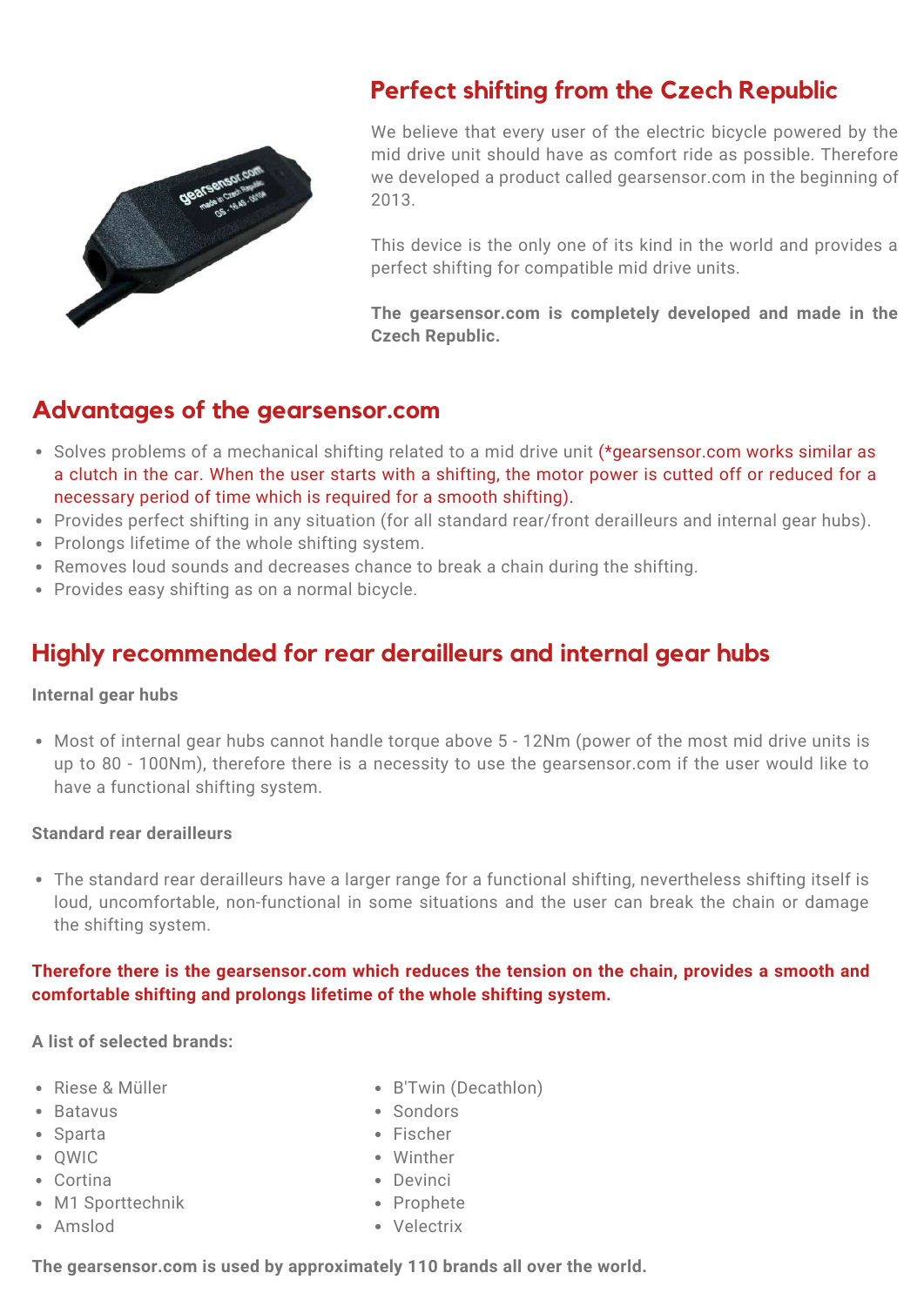



- The standard gearsensor.com provides comfortable shifting.
- The GS model provides a signal about the shifting activity directly to the controller of the mid drive unit. The result is temporary cut off/reduction of the current motor torque.
- It is a necessary part for internal gear hubs and highly recommended for rear derailleurs.
- Prolongs lifetime of the whole shifting system.

#### **GSSS (GearSensor including the SpeedSensor)**



- This model uses features of the standard gearsensor.com model "GS" and provides an additional speedsensor function in the same time. It means that the GSSS model has **2 functions in 1 device** (gearsensor and speedsensor).
- The GSSS model is delivered including magnet on (for) spoke.
- The GSSS has a strict installation position on a chainstay because of the speedsensor function.
- The GSSS provides two types of signal. The first one is for the shifting activity and the second one is for the speedsensor function.

#### **GSGI (GearSensor with a Gear Indication)**



- This new model uses features of the standard gearsensor.com model "GS" as well as constantly recognizes current gear position.
- The GSGI model must be learned how many levels of shifting (speeds) has rear derailleur or internal gear hub used on each electric bicycle. We call this process "the calibration" and it can be done within 1 minute.
- The GSGI has an automatic function "the recalibration" (this function is fully automatic and the user will not even notice it).
- The GSGI provides two signals. The first one is for the shifting activity and the second one is for the current shifted position.

#### **Because of the GSGI (which provides information about the shifting activity and the current gear position directly to the controller) the mid drive unit:**

- can show current shifted position on e-bike display or phone app.
- can recommend optimal gear position according to the user's riding style.
- has a specific time value for the motor reduction while shifting for each sprocket (bigger sprocket needs a longer period of time for a smooth shifting than a smaller one; \*you can use only one time parameter for all sprockets with the standard "GS" model).
- can react on a current pedalling cadence and adjust time values necessary for a smooth shifting (higher cadence = shorter necessary time value for a smooth shifting and vice versa).
- allows to set required value of the motor power reduction while shifting.